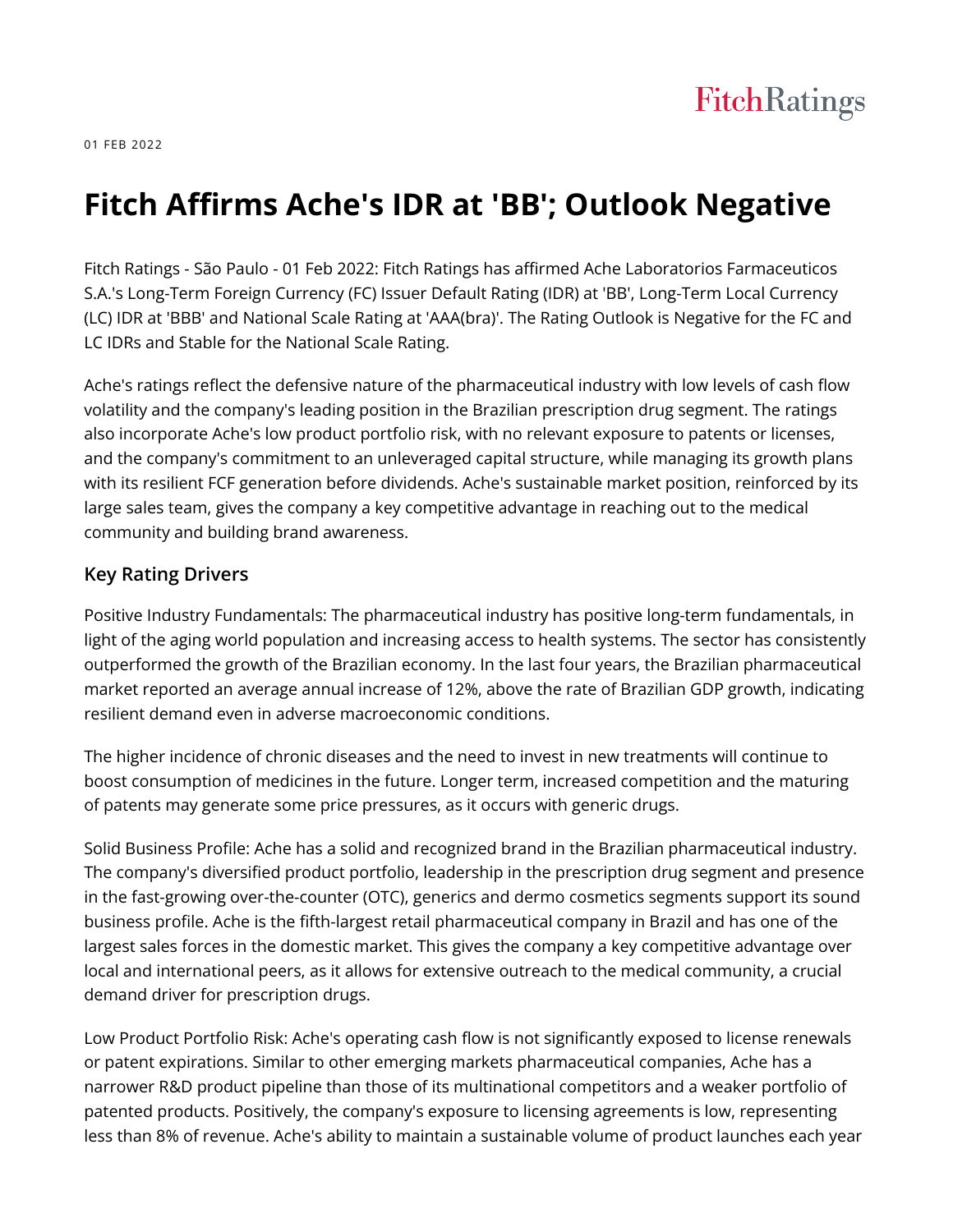and to increase the share of innovations in its portfolio will be key factors in preserving its competitive position.

Competition Remains Tight: Competition with local pharmaceutical companies remains tight with local competitors acquiring brands from multinationals, expanding their generic product reach across segments or therapeutic classes, and with aggressive commercial conditions. Fitch expects Ache's EBITDA margins at 25% in 2021, lower than the 28% average between 2015 and 2019, as the company seeks to defend its position in the prescription drugs segment and to increase its presence on generics, OTC and special care.

CFFO to Remain Sound: Ache's pre-dividend FCF will remain robust. Fitch forecasts EBITDA of BRL990 million and cash flow from operations (CFFO) of BRL774 million in 2021, increasing to BRL1.1 billion and to BRL871 million in 2022, and with a growing trend onwards. Base case scenario incorporates capex at BRL804 million in 2021-2023, mostly related to the new plant in Pernambuco, which will lead to around 50% expansion in the company's production capacity. FCF is expected to be negative BRL13 million in 2021 and positive in 2022. Fitch estimates average annual dividends ofBRL554 million from 2021 to 2023, corresponding to approximately 75% of net income.

Unleveraged Capital Structure: Ache has maintained low leverage ratios and strong credit metrics. Net debt/EBITDA is projected to remain below 0.6x and FFO leverage between 0.8x and 1.1x in the next four years. This scenario already considers investments for the new facility and high dividend pay-outs. In the past four years, the company's average FFO leverage was 0.7x and the net debt/EBITDA ratio was 0.3x.

# **Derivation Summary**

Ache's lack of geographic diversification, smaller scale and relatively narrow research portfolio compared with top pharmaceutical companies constrain its 'BBB' LC IDR, while the concentration of revenues in Brazil together with the lack of operating and financial assets abroad cap its FC IDR at the Brazilian Country Ceiling of 'BB'. Ache's capital structure has consistently been stronger than Fitch's 'BBB' portfolio and is well-positioned in terms of leverage compared with most of the top global pharmaceutical issuers that are rated 'A' or 'AA' by Fitch, with average net leverage below 1.0 x.

Ache's National Scale Rating is the same rating category of Eurofarma Laboratorios S.A (AAA[bra]/Stable), and both companies are well positioned in the Brazilian pharmaceutical market landscape and count on a conservative financial profile. Ache is rated one notch higher than Blau Farmaceutica S.A. (AA+[bra]/Stable). Compared with Ache, Blau has limited operational scale; revenue concentration in a few products with a focus on the nonretail segment. Both companies have strong credit metrics. Ache is positioned two notches higher than Uniao Quimica Farmaceutica Nacional S.A. (AA[bra]/Stable), the later has a good operational scale and diversification, but Ache's capital structure and financial flexibility are stronger.

# **Key Assumptions**

--Average volume growth of 12% per year from 2021 to 2023;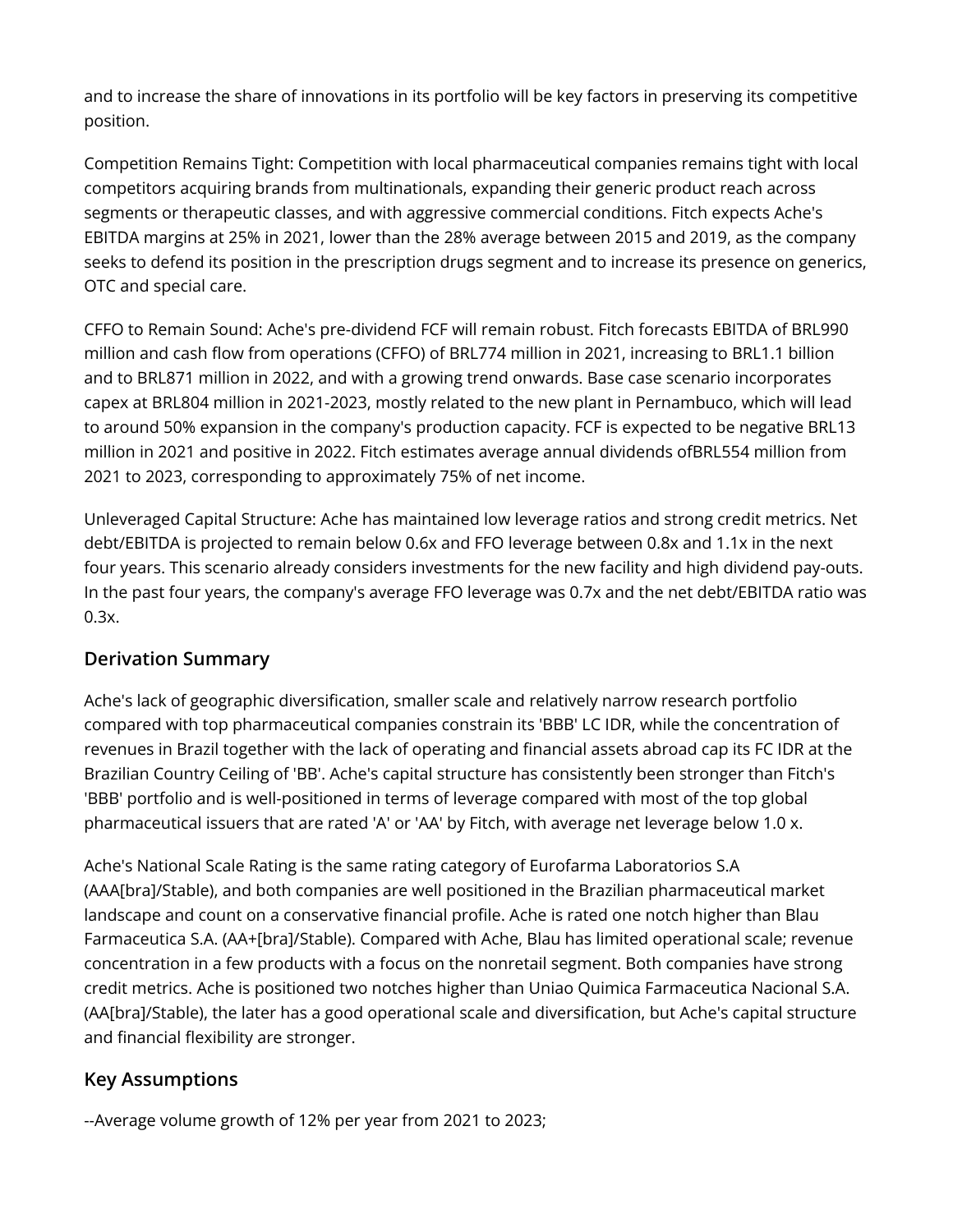--Average revenues growth of 15.5% per year from 2021 to 2023;

--Capex of BRL804 million in 2021-2023, which includes investments in the new plant in Pernambuco;

--Dividend pay-out of 75% of the net income per year.

#### **RATING SENSITIVITIES**

Factors that could, individually or collectively, lead to positive rating action/upgrade:

--For the FC and LC IDRs, positive rating actions are limited by Brazil's Country Ceiling of 'BB' and 'BB-' sovereign rating.

Factors that could, individually or collectively, lead to negative rating action/downgrade:

Ache's credit ratios are very strong at the current rating level, but unexpected events that move net debt/EBITDA beyond 2.0x or FFO-adjusted leverage beyond 3.0x could result in negative rating action for the LC IDR;

--Significant market share or brand deterioration;

--Further negative rating action on Brazil's sovereign rating and Country Ceiling could result in negative rating action on Ache's FC and LC IDRs.

## **Best/Worst Case Rating Scenario**

International scale credit ratings of Non-Financial Corporate issuers have a best-case rating upgrade scenario (defined as the 99th percentile of rating transitions, measured in a positive direction) of three notches over a three-year rating horizon; and a worst-case rating downgrade scenario (defined as the 99th percentile of rating transitions, measured in a negative direction) of four notches over three years. The complete span of best- and worst-case scenario credit ratings for all rating categories ranges from 'AAA' to 'D'. Best- and worst-case scenario credit ratings are based on historical performance. For more information about the methodology used to determine sector-specific best- and worst-case scenario credit ratings, visit https://www.fitchratings.com/site/re/10111579.

#### **Liquidity and Debt Structure**

Strong Liquidity: Ache has historically maintained a robust liquidity position. On Sept. 30,2021 Ache reported BRL131 million of debt maturing up to December 2022 and cash and marketable securities of BRL137 million, reinforced by an undrawn balance of BRL270 million from a BRL300 million revolving credit facility (RCF), a strong pre-dividend FCF generation and flexible dividend payment to manage cash needs. Ache has BRL70 million of debt due in 2023 and BRL231 million in 2024.

Ache's total debt of BRL879 million was comprised of long-term transactions from development banks such as Banco Nacional de Desenvolvimento Economico e Social (BNDES), Banco do Nordeste and others (51%), long-term debentures (45%) and others (3%).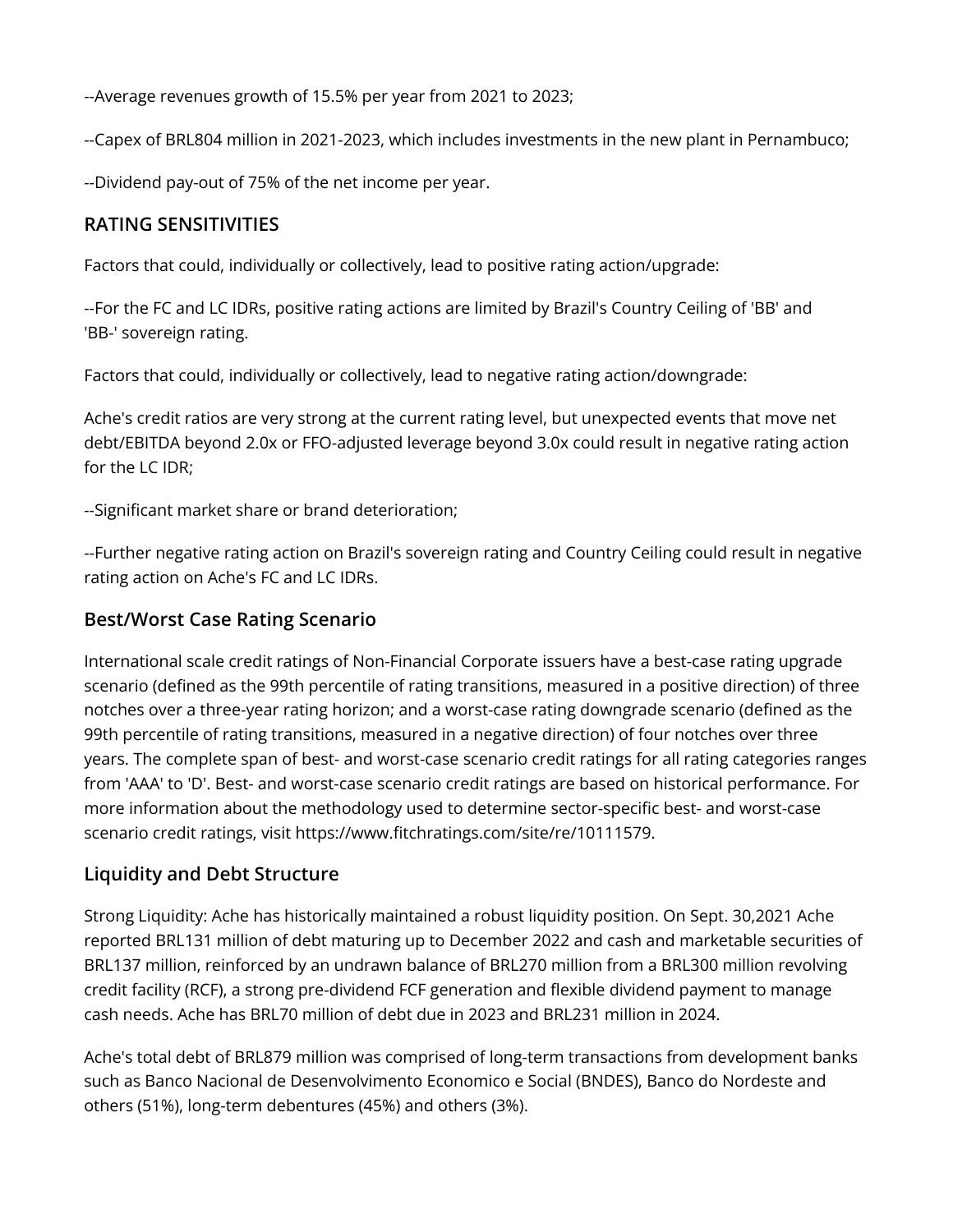# **Issuer Profile**

Ache is the fifth-largest pharmaceutical company in the Brazilian retail market, and is a leader in the Brazilian prescription segment with solid brand recognition and a diversified product portfolio. Ache develops, manufactures and commercializes off-patent and locally unpatented products.

## **REFERENCES FOR SUBSTANTIALLY MATERIAL SOURCE CITED AS KEY DRIVER OF RATING**

The principal sources of information used in the analysis are described in the Applicable Criteria.

## **ESG Considerations**

Unless otherwise disclosed in this section, the highest level of ESG credit relevance is a score of '3'. This means ESG issues are credit-neutral or have only a minimal credit impact on the entity, either due to their nature or the way in which they are being managed by the entity. For more information on Fitch's ESG Relevance Scores, visit www.fitchratings.com/esg.

## **Fitch Ratings Analysts**

#### **Flavio Fujihira**

**Director** Primary Rating Analyst +55 11 4504 2603 Fitch Ratings Brasil Ltda. Alameda Santos, nº 700 – 7º andar Edifício Trianon Corporate - Cerqueira César São Paulo, SP SP Cep 01.418-100

## **Renato Mota, CFA, CFA, CAIA**

**Director** Secondary Rating Analyst +55 21 4503 2629

## **Martha Rocha**

Managing Director Committee Chairperson +1 212 908 0591

## **Media Contacts**

**Elizabeth Fogerty** New York +1 212 908 0526 elizabeth.fogerty@thefitchgroup.com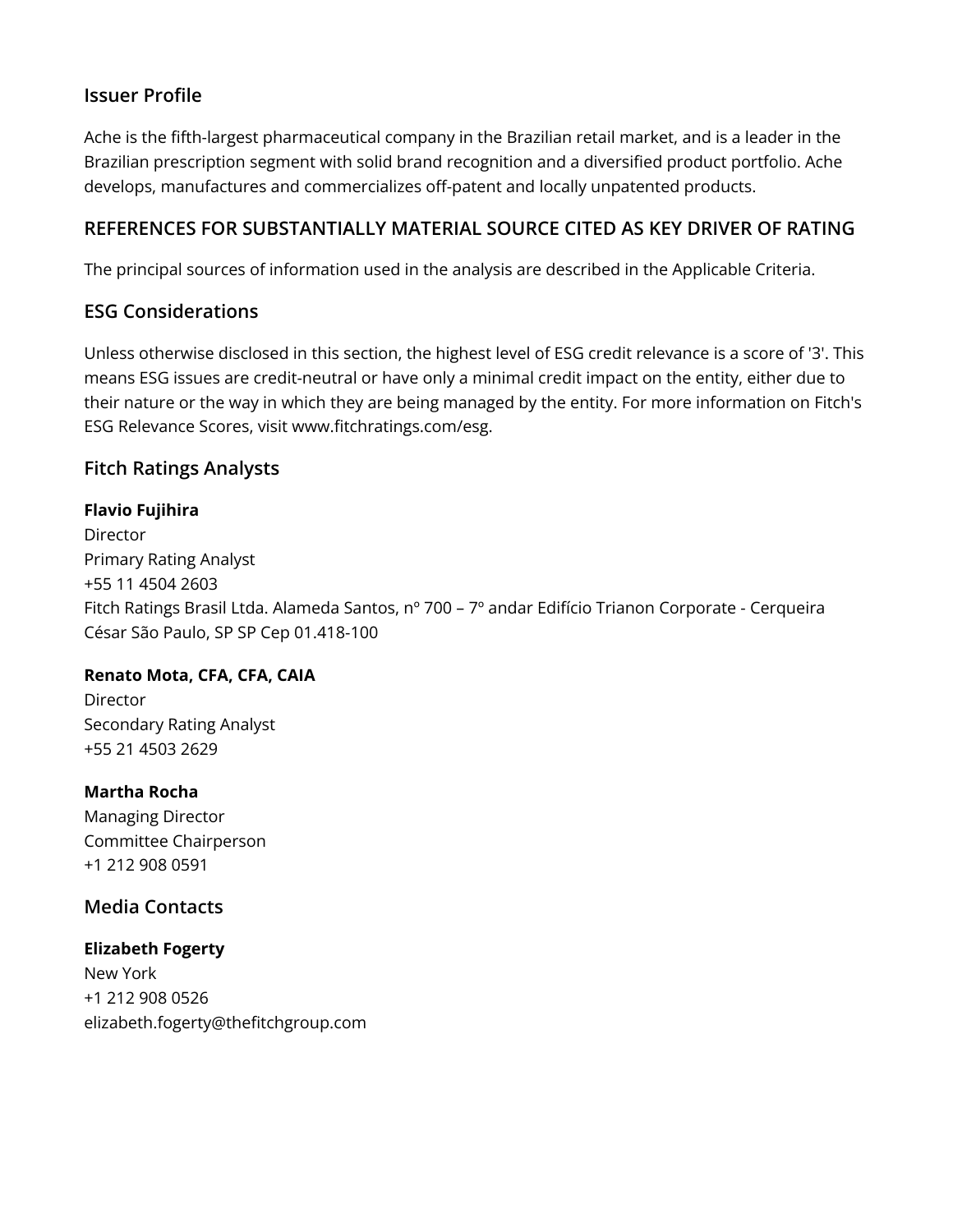# **Rating Actions**

| <b>ENTITY/DEBT</b>                            | <b>RATING</b> |                     |          | <b>RECOVERY</b> | <b>PRIOR</b>        |
|-----------------------------------------------|---------------|---------------------|----------|-----------------|---------------------|
| Ache<br>Laboratorios<br>Farmaceuticos<br>S.A. | LT IDR        | <b>BB</b> ●         | Affirmed |                 | <b>BB</b>           |
|                                               | LC LT IDR     | <b>BBB</b> ●        | Affirmed |                 | <b>BBB</b> ●        |
|                                               | Natl LT       | $AA(bra)$ $\bullet$ | Affirmed |                 | $AA(bra)$ $\bullet$ |
| <b>RATINGS KEY OUTLOOK WATCH</b>              |               |                     |          |                 |                     |
| <b>POSITIVE</b>                               | €             | $\blacklozenge$     |          |                 |                     |
| <b>NEGATIVE</b>                               | θ             | ♦                   |          |                 |                     |

| <b>EVOLVING</b> | Ο |
|-----------------|---|
| <b>STABLE</b>   | О |

# **Applicable Criteria**

[Corporate Rating Criteria \(pub.15 Oct 2021\) \(including rating assumption sensitivity\)](https://app.fitchconnect.com/search/research/article/RPT_10179877)

[Metodologia de Ratings Corporativos \(pub.15 Oct 2021\)](https://app.fitchconnect.com/search/research/article/RPT_10181212)

[Metodologia de Ratings em Escala Nacional \(pub.22 Dec 2020\)](https://app.fitchconnect.com/search/research/article/RPT_10147245)

[National Scale Rating Criteria \(pub.22 Dec 2020\)](https://app.fitchconnect.com/search/research/article/RPT_10146648)

# **Applicable Models**

Numbers in parentheses accompanying applicable model(s) contain hyperlinks to criteria providing description of model(s).

Corporate Monitoring & Forecasting Model (COMFORT Model), v7.9.0 [\(1\)](https://app.fitchconnect.com/search/research/article/RPT_1003019)

# **Additional Disclosures**

[Solicitation Status](https://www.fitchratings.com/research/corporate-finance/fitch-affirms-ache-idr-at-bb-outlook-negative-01-02-2022#solicitation-status)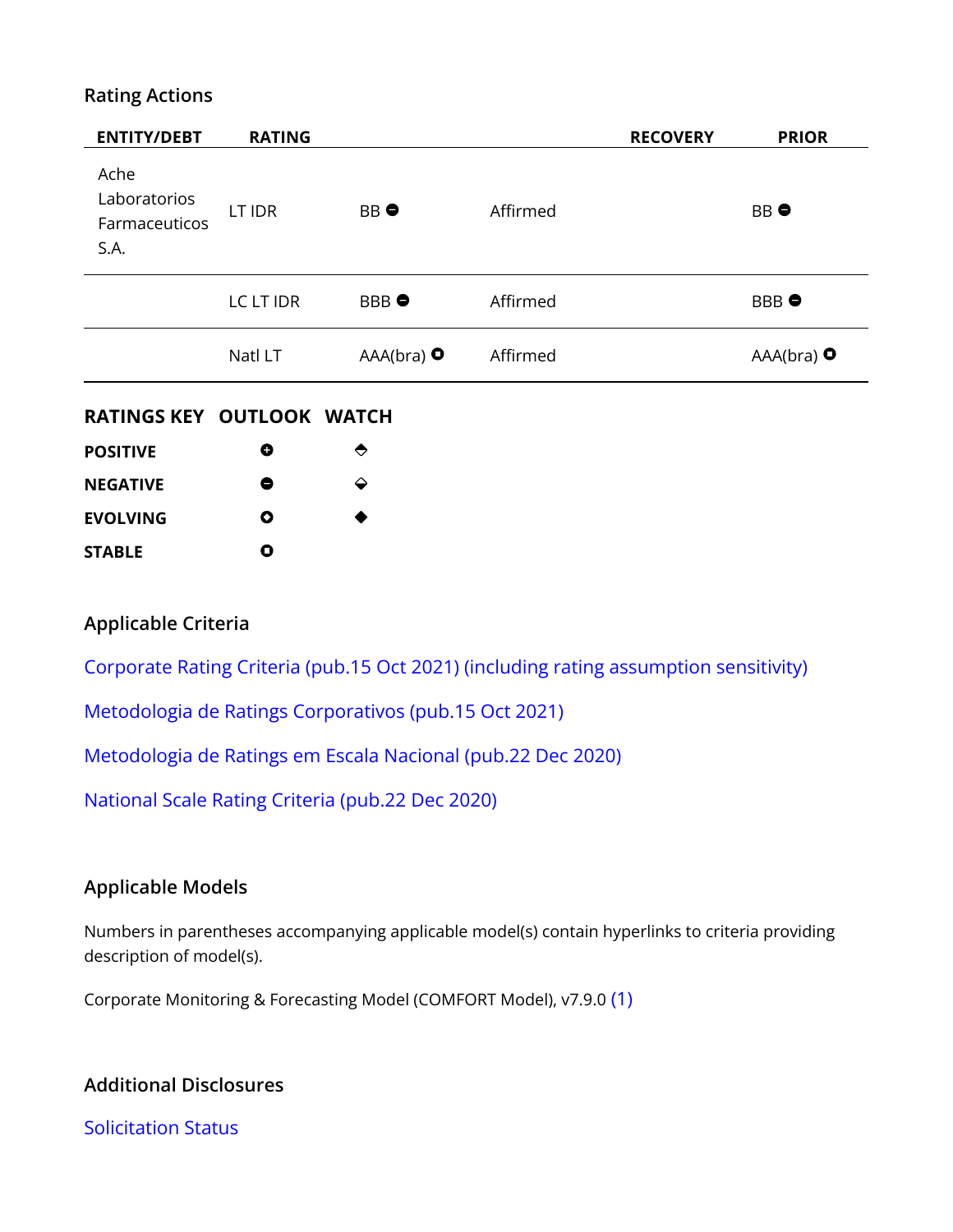#### **Endorsement Status**

Ache Laboratorios Farmaceuticos S.A. EU Endorsed, UK Endorsed

#### **Disclaimer**

ALL FITCH CREDIT RATINGS ARE SUBJECT TO CERTAIN LIMITATIONS AND DISCLAIMERS. PLEASE READ THESE LIMITATIONS AND DISCLAIMERS BY FOLLOWING THIS LINK: [HTTPS://WWW.FITCHRATINGS.COM/UNDERSTANDINGCREDITRATINGS](https://www.fitchratings.com/UNDERSTANDINGCREDITRATINGS). IN ADDITION, THE FOLLOWING [HTTPS://WWW.FITCHRATINGS.COM/RATING-DEFINITIONS-DOCUMENT](https://www.fitchratings.com/rating-definitions-document) DETAILS FITCH'S RATING DEFINITIONS FOR EACH RATING SCALE AND RATING CATEGORIES, INCLUDING DEFINITIONS RELATING TO DEFAULT. PUBLISHED RATINGS, CRITERIA, AND METHODOLOGIES ARE AVAILABLE FROM THIS SITE AT ALL TIMES. FITCH'S CODE OF CONDUCT, CONFIDENTIALITY, CONFLICTS OF INTEREST, AFFILIATE FIREWALL, COMPLIANCE, AND OTHER RELEVANT POLICIES AND PROCEDURES ARE ALSO AVAILABLE FROM THE CODE OF CONDUCT SECTION OF THIS SITE. DIRECTORS AND SHAREHOLDERS RELEVANT INTERESTS ARE AVAILABLE AT [HTTPS://WWW.FITCHRATINGS.COM/](https://www.fitchratings.com/site/regulatory) [SITE/REGULATORY](https://www.fitchratings.com/site/regulatory). FITCH MAY HAVE PROVIDED ANOTHER PERMISSIBLE SERVICE OR ANCILLARY SERVICE TO THE RATED ENTITY OR ITS RELATED THIRD PARTIES. DETAILS OF PERMISSIBLE SERVICE(S) FOR WHICH THE LEAD ANALYST IS BASED IN AN ESMA- OR FCA-REGISTERED FITCH RATINGS COMPANY (OR BRANCH OF SUCH A COMPANY) OR ANCILLARY SERVICE(S) CAN BE FOUND ON THE ENTITY SUMMARY PAGE FOR THIS ISSUER ON THE FITCH RATINGS WEBSITE.

## **Copyright**

Copyright © 2022 by Fitch Ratings, Inc., Fitch Ratings Ltd. and its subsidiaries. 33 Whitehall Street, NY, NY 10004. Telephone: 1-800-753-4824, (212) 908-0500. Fax: (212) 480-4435. Reproduction or retransmission in whole or in part is prohibited except by permission. All rights reserved. In issuing and maintaining its ratings and in making other reports (including forecast information), Fitch relies on factual information it receives from issuers and underwriters and from other sources Fitch believes to be credible. Fitch conducts a reasonable investigation of the factual information relied upon by it in accordance with its ratings methodology, and obtains reasonable verification of that information from independent sources, to the extent such sources are available for a given security or in a given jurisdiction. The manner of Fitch's factual investigation and the scope of the third-party verification it obtains will vary depending on the nature of the rated security and its issuer, the requirements and practices in the jurisdiction in which the rated security is offered and sold and/or the issuer is located, the availability and nature of relevant public information, access to the management of the issuer and its advisers, the availability of pre-existing third-party verifications such as audit reports, agreed-upon procedures letters, appraisals, actuarial reports, engineering reports, legal opinions and other reports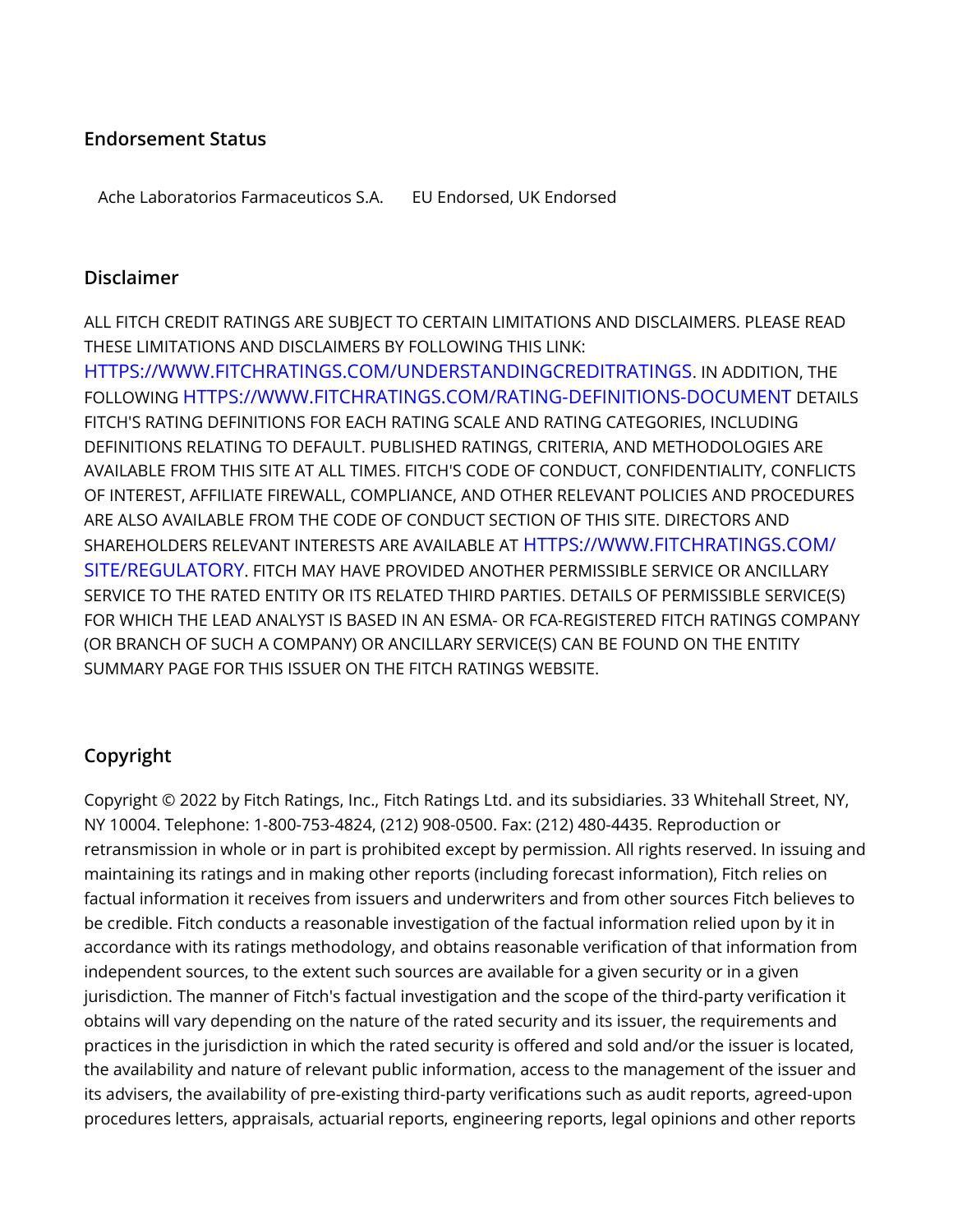provided by third parties, the availability of independent and competent third- party verification sources with respect to the particular security or in the particular jurisdiction of the issuer, and a variety of other factors. Users of Fitch's ratings and reports should understand that neither an enhanced factual investigation nor any third-party verification can ensure that all of the information Fitch relies on in connection with a rating or a report will be accurate and complete. Ultimately, the issuer and its advisers are responsible for the accuracy of the information they provide to Fitch and to the market in offering documents and other reports. In issuing its ratings and its reports, Fitch must rely on the work of experts, including independent auditors with respect to financial statements and attorneys with respect to legal and tax matters. Further, ratings and forecasts of financial and other information are inherently forward-looking and embody assumptions and predictions about future events that by their nature cannot be verified as facts. As a result, despite any verification of current facts, ratings and forecasts can be affected by future events or conditions that were not anticipated at the time a rating or forecast was issued or affirmed.

The information in this report is provided "as is" without any representation or warranty of any kind, and Fitch does not represent or warrant that the report or any of its contents will meet any of the requirements of a recipient of the report. A Fitch rating is an opinion as to the creditworthiness of a security. This opinion and reports made by Fitch are based on established criteria and methodologies that Fitch is continuously evaluating and updating. Therefore, ratings and reports are the collective work product of Fitch and no individual, or group of individuals, is solely responsible for a rating or a report. The rating does not address the risk of loss due to risks other than credit risk, unless such risk is specifically mentioned. Fitch is not engaged in the offer or sale of any security. All Fitch reports have shared authorship. Individuals identified in a Fitch report were involved in, but are not solely responsible for, the opinions stated therein. The individuals are named for contact purposes only. A report providing a Fitch rating is neither a prospectus nor a substitute for the information assembled, verified and presented to investors by the issuer and its agents in connection with the sale of the securities. Ratings may be changed or withdrawn at any time for any reason in the sole discretion of Fitch. Fitch does not provide investment advice of any sort. Ratings are not a recommendation to buy, sell, or hold any security. Ratings do not comment on the adequacy of market price, the suitability of any security for a particular investor, or the tax-exempt nature or taxability of payments made in respect to any security. Fitch receives fees from issuers, insurers, guarantors, other obligors, and underwriters for rating securities. Such fees generally vary from US\$1,000 to US\$750,000 (or the applicable currency equivalent) per issue. In certain cases, Fitch will rate all or a number of issues issued by a particular issuer, or insured or guaranteed by a particular insurer or guarantor, for a single annual fee. Such fees are expected to vary from US\$10,000 to US\$1,500,000 (or the applicable currency equivalent). The assignment, publication, or dissemination of a rating by Fitch shall not constitute a consent by Fitch to use its name as an expert in connection with any registration statement filed under the United States securities laws, the Financial Services and Markets Act of 2000 of the United Kingdom, or the securities laws of any particular jurisdiction. Due to the relative efficiency of electronic publishing and distribution, Fitch research may be available to electronic subscribers up to three days earlier than to print subscribers.

For Australia, New Zealand, Taiwan and South Korea only: Fitch Australia Pty Ltd holds an Australian financial services license (AFS license no. 337123) which authorizes it to provide credit ratings to wholesale clients only. Credit ratings information published by Fitch is not intended to be used by